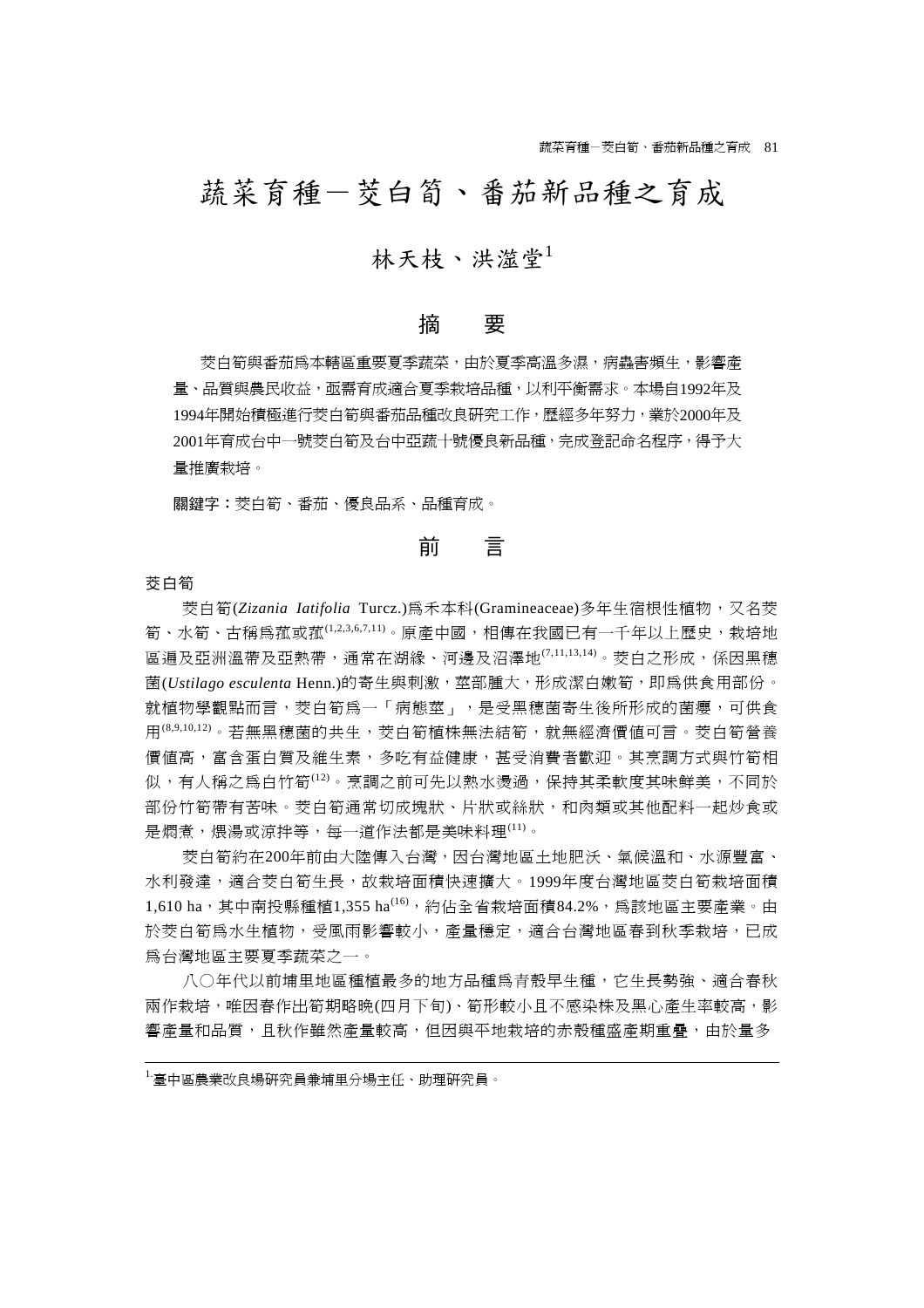而價跌,農民收益反而降低<sup>(4)</sup>。因此,往後栽培面積逐漸減少,後來遂有農民自選種 產生,而那些品種,有的系從埔里輸出外縣市,經馴化後再流入埔里地區:如白河早 生種、白殼早生種等。有的是從栽培種中發現優良的突變株保留下來:如敢當早生種; 由於馴化或突變種來源不清、特性不明、加上母莖選拔不夠嚴謹,致經常看到田間有 發育不整、或不明病變、或產量不穩定等現象,造成栽培上的困擾,也影響農民收益。 由於品種是影響作物生產量重要的因素之一,因此本場多年來積極從事茭白筍品種改 良之試驗研究工作,從1992年度起,利用營養系選種法<sup>(4)</sup>,從青殼早生族群中選拔優 良單株,經繁殖而成的個別系統,進行一系列的產量比較試驗,選出最優良品系台中 一號(台中選育C-26號)<sup>(17),</sup>具有多項優良特性。於是根據種苗法新品種登記命名規定 提出申請登記命名,經專家學者組成審查委員會審查,於1999年秋作通過初審,2000 年春作通過複審,正式命名為「台中一號」,得予推廣。茲將其選育過程中各項試驗, 分別介紹如下供作參考。

#### 番茄

番茄在台灣最適宜栽種的地區及季節為中南部的秋冬作.但過份集中在此季節的栽 種,常導致產量過剩,價格低,而不符成本。夏季高溫多溼,大多數的品種不耐熱,抗 病性差,產量低均不適宜種植(19,20,21,22,23,24)。夏作的栽培品種已有台中亞蔬四號及花蓮亞 蔬五號,但消費者偏愛濃綠肩、一點紅的鮮食大果番茄,二夏作品種為淡綠肩、著色略 差,也缺乏萎凋病抗病性,故急需具耐熱,抗多種病害新品種的取代 $^{(25,26,29,30)}$ 。目前最有 效的涂徑為應用育種方法導入獨特的優良特性,以育成具耐熱,抗青枯病、番茄嵌紋病 毒病、萎凋病等,產量高,果粒大,硬度高,耐裂果,風味佳,濃綠肩及一點紅等園藝 特性的鮮食大果品種。台中場於1998年引進亞蔬中心雜交選育的品系(種),經過坡地區域 三年觀察比較試驗(24)及桃園場、亞蔬中心於85~86年在平地淮行二年區域試驗(27),選出 FMTT593品系適合夏季中低海拔及平地栽培,並於90年7月27日經蔬菜新品種命名審查小 組審查通過,命名為「台中亞蔬十號」,商品名稱「愛蘭黑柿」,正式推廣栽培<sup>(28)</sup>。

## 材料與方法

#### 茭白筍

一、育種方法:利用營養系選種法育成。

二、育種流程表: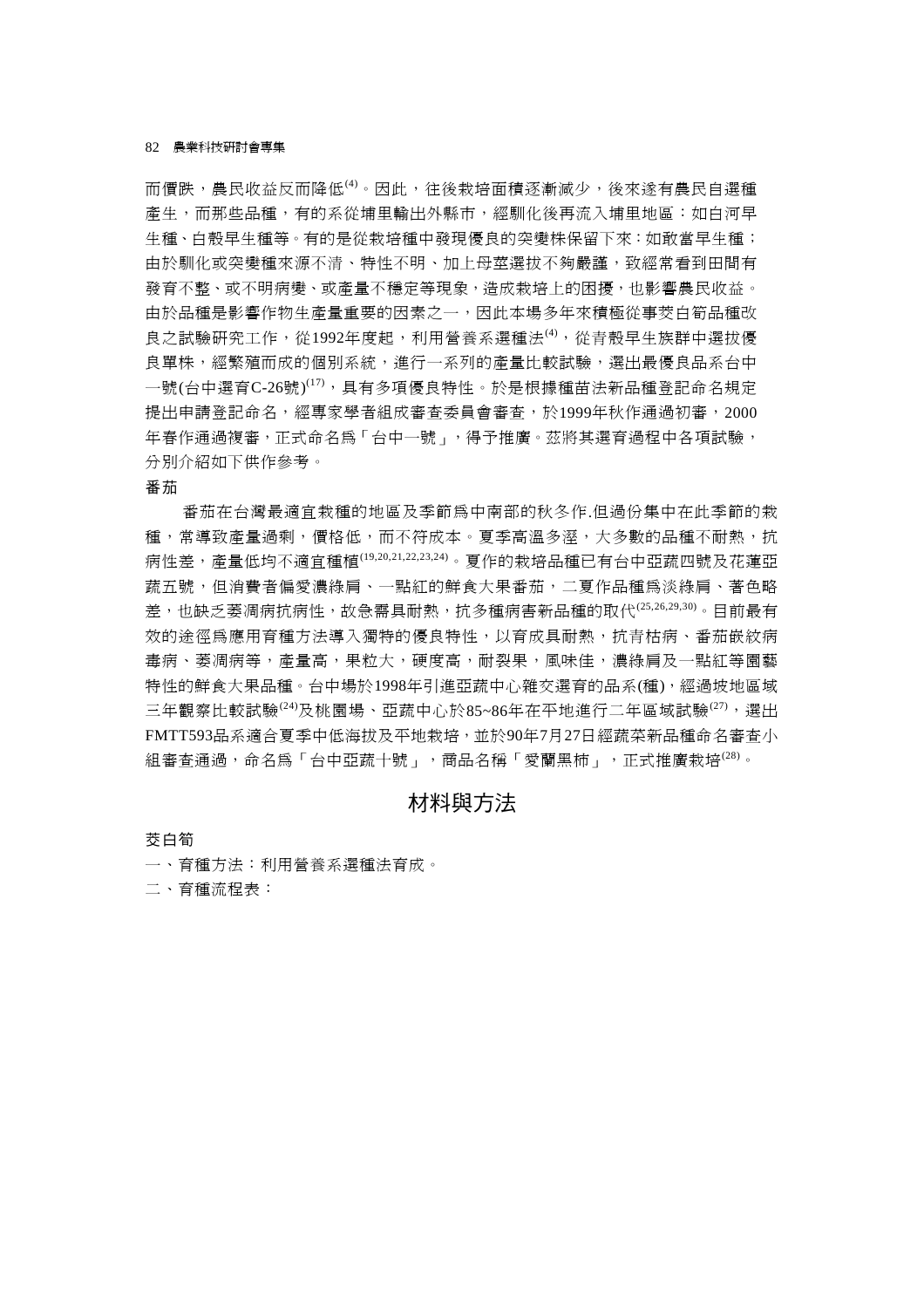| 試驗程序     | 年次   | 期作 | 試驗地點     | 說明            |  |  |
|----------|------|----|----------|---------------|--|--|
|          | 1992 | 春作 | 埔里       | 集團栽培與選拔       |  |  |
| 單株選拔     | 1992 | 秋作 | 埔里       | 集團栽培與選拔       |  |  |
| 增殖及營養系選拔 | 1993 | 春作 | 魚池       | 營養系栽培與選拔      |  |  |
|          | 1993 | 秋作 | 魚池       | 營養系栽培與選拔      |  |  |
| 品系比較試驗   | 1994 | 春作 | 魚池       | 逢機完全區集設計,四重複。 |  |  |
|          | 1995 | 春作 | 魚池       | 逢機完全區集設計,四重複。 |  |  |
|          | 1995 | 秋作 | 魚池       | 逢機完全區集設計,四重複。 |  |  |
|          | 1996 | 春作 | 魚池、埔里、白河 | 逢機完全區集設計,四重複。 |  |  |
|          | 1996 | 秋作 | 魚池、埔里、白河 | 逢機完全區集設計,四重複。 |  |  |
|          | 1997 | 春作 | 魚池、埔里、白河 | 逢機完全區集設計,四重複。 |  |  |
|          | 1997 | 秋作 | 魚池、埔里、白河 | 逢機完全區集設計,四重複。 |  |  |
|          | 1998 | 春作 | 魚池、埔里、白河 | 逢機完全區集設計,四重複。 |  |  |
| 區域試驗     | 1998 | 秋作 | 魚池、埔里、白河 | 逢機完全區集設計,四重複。 |  |  |
|          | 1999 | 春作 | 魚池、埔里、白河 | 逢機完全區集設計,四重複。 |  |  |
|          | 1999 | 秋作 | 魚池       | 申請登記命名。       |  |  |
|          | 2000 | 秋作 | 魚池       | 病害檢定及申請複審。    |  |  |

- 三、單株選拔
- 四、營養系繁殖與選拔
- 五、品種比較試驗
- 六、區域試驗
- 七、品質檢定及分析
- 八、病害檢定
- 九、栽培管理試驗
	- (一)新品系栽培密度試驗
	- (二)孕茭期不同灌溉水深對產量影響試驗
	- (三)氮鉀肥需要量試驗
- 以上詳細內容請參閱2000年本場研究彙報66:37-56。

#### 番茄

- 一、育種方法:雜交一代育種
- 二、母本:CLN462-20-2-0-0-0
- 三、父本:L4783-S2-3-1-19-0-sel-selB-selB
- 四、育種流程: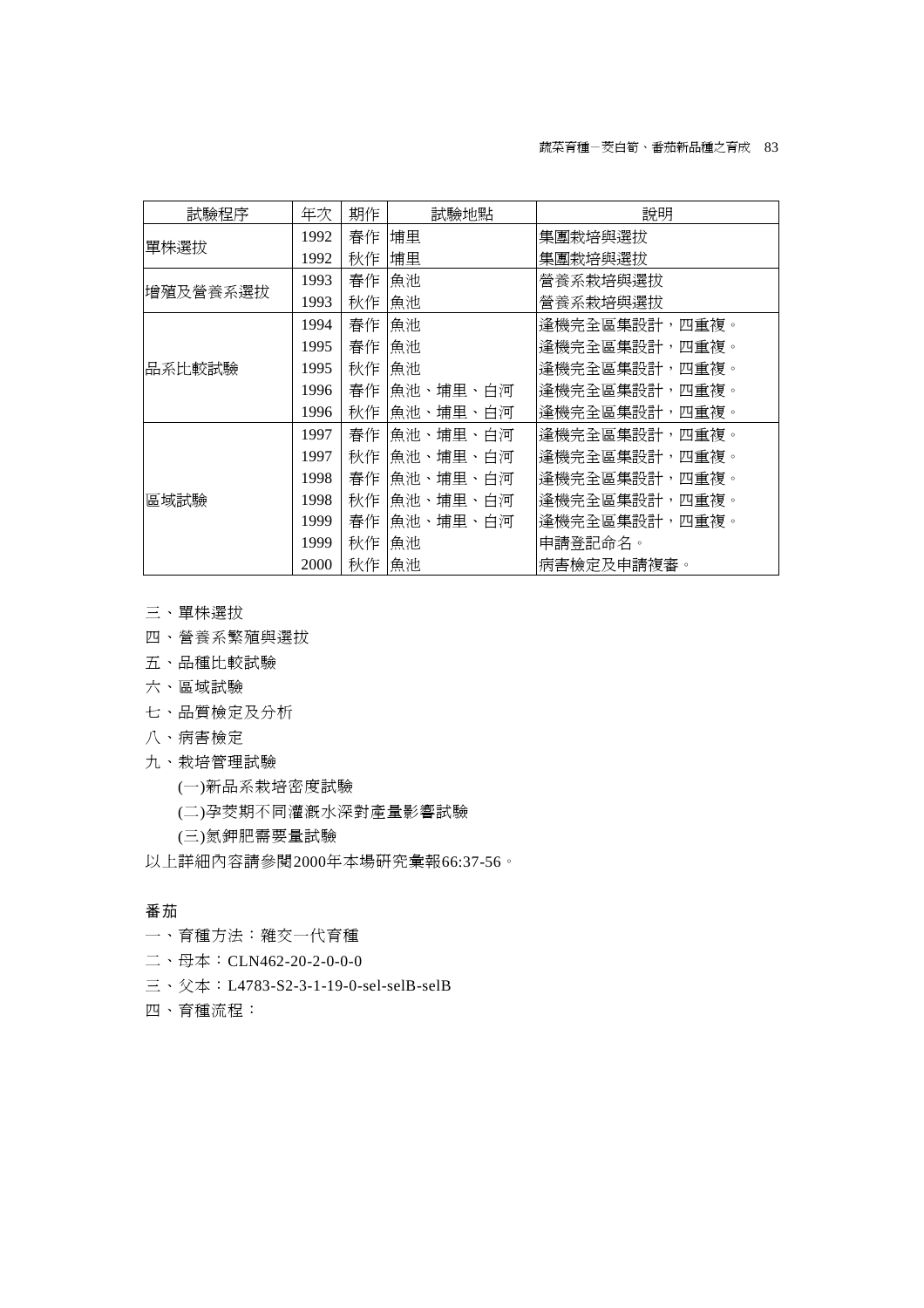#### 84 農業科技研討會專集

| 期 |               | 年別                     | 1993年 | 1994年              | 1995年                | 1996年 | 1997~1998 | 2000年 | 2001年      |
|---|---------------|------------------------|-------|--------------------|----------------------|-------|-----------|-------|------------|
| 作 |               |                        | 秋(亞蔬試 | 夏(亞蔬試              | 夏秋(亞蔬                | 秋冬(亞蔬 | 夏(仁愛/信    | 夏(信義  |            |
| 親 | 本             | 地點                     | 驗田)   | 驗田)                | 試驗田)                 | 試驗田)  | 義/魚池)     | 鄉)    |            |
|   |               | ICLN1462-20-2-0-0-0    | ×人工授粉 | 雜交一代<br>組合觀察<br>試驗 | 品系產量<br>比較試驗<br>初級試驗 | 高級試驗  |           | 肥料試驗  | 申請命名<br>登記 |
|   |               |                        | 雜交    |                    |                      |       | 區域試驗      |       |            |
|   |               |                        |       |                    | 親本抗病檢定/              |       |           |       |            |
|   |               | $L471994-S2-3-1-19-0-$ |       |                    | 雜交組合抗病性檢定            |       |           |       |            |
|   | Sel-selB-selB |                        |       |                    |                      |       | 種子生產      |       |            |

- 五、雜交一代組合觀察試驗
- 六、區域試驗

以上詳細內容請參閱2002年本場研究彙報75:41-57。

## 結果與討論

#### 茭白筍

- 一、台中一號(原品系台中選育C-26號)之主要特性
	- (一)用途別:食用筍、年可兩收。
	- (二)植株形熊:成熟期株高春作平均220.5 cm,秋作平均215.8 cm,有效分蘗數春作平 均22.4支,秋作平均24.1支。葉片呈劍形,綠色,葉姿直立略硬,生長勢強,葉鞘 長45 cm。
	- (三)嫩筍:帶殼嫩筍平均單筍重136.3~137.1 g,剝實率59.6~59.9%,嫩筍長19.0~19.2 cm, 筍徑平均3.3~3.4 cm, 嫩筍呈長卵圓形, 筍節中等, 筍肉黃白色, 品質脆嫩, 織維少,筍皮白皙,筍肉中孢子產生時間較晩,黑心率低。嫩筍外殼葉鞘呈淡綠色, 鞘上散佈粉紅色斑點。
	- (四)生育日數:育苗到定植:35~40天。定植到採收:春作88天,秋作65天。盛產期:5 月中旬及9月下旬。定植到採收完畢生育日數:春作143天,秋作122天。
	- (五)產量:每公頃帶殼嫩筍春作產量平均13,340 kg,秋作平均產量14,040 kg。
- 二、台中一號之優缺點
	- (一)優點:
		- 1.產量高:台中一號具高產特性,在1997~1999年區域試驗兩年四作嫩筍產量比對照 (A)青殼早生春作高19.4%,秋作高17.5%,比對照(B)敢當早生春作高6.9%,秋作 高5.3%。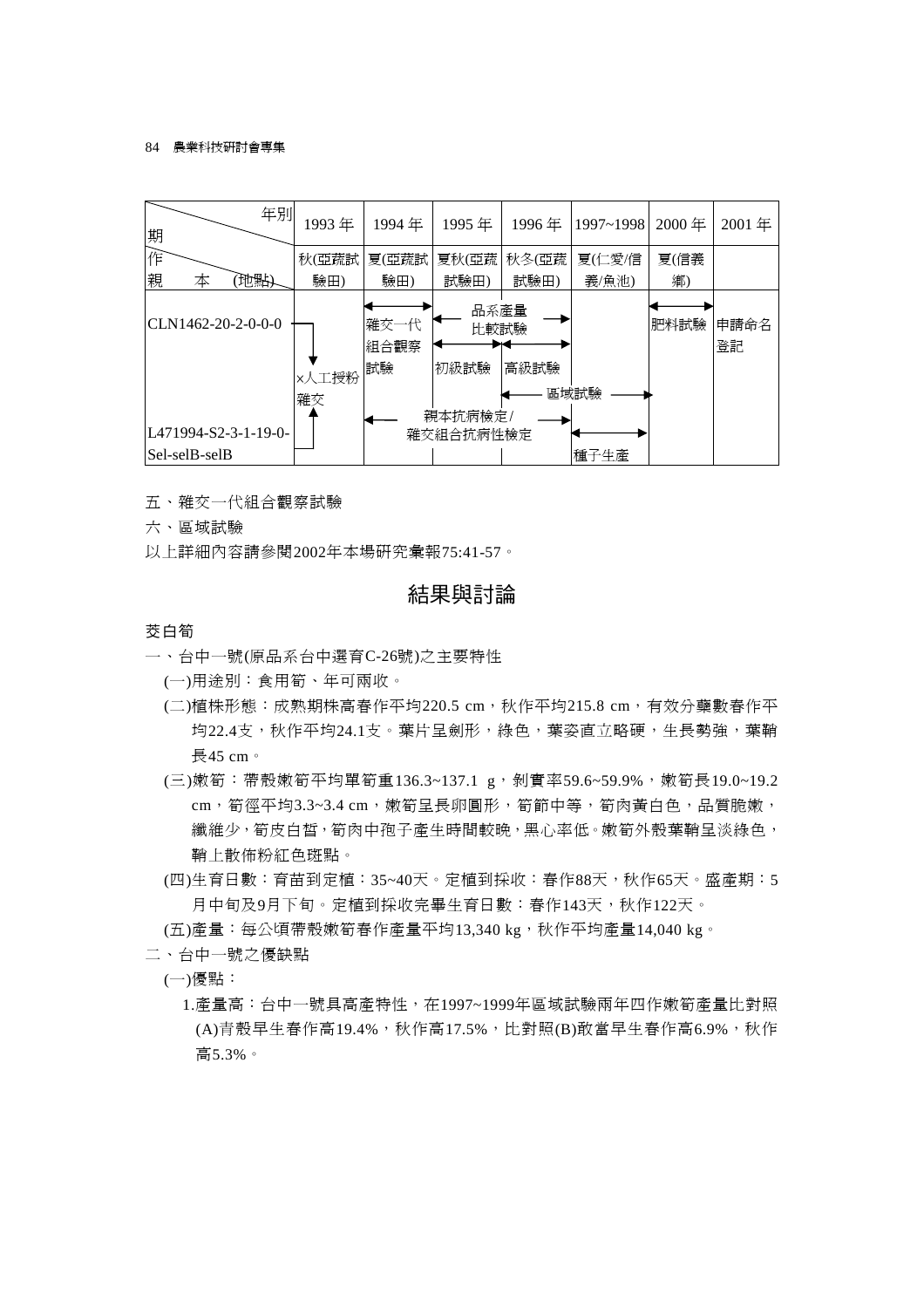- 2.具早熟性:台中一號之出筍期春作為定植後88天,秋作為春收後65天,比對照(A) 青早生種提早23天,秋作亦提早6天,但與對照(B)敢當早生種相比春作提早4天, 秋作則差異不顯著。
- 3.單筍重量較重,嫩筍品質佳:台中一號平均單筍重春作137.1 g, 秋作136.3 g, 比 對照(A)青殼早生春作平均120.9 g,秋作平均120.4 g,約重13.4~13.2%,亦比對照 (B)稍重0.5~1.1%。
- 4.葉劍形、葉姿直立略硬、生長勢強、株高略矮,比青殼早生約矮10~14 cm,管理 較方便。
- 5.不感染株產生率低,可增加孕茭比例。筍肉黃白、品質脆嫩、筍肉中孢子產生時 間較晚,黑心產生率低。
- (二)缺點:與現行主要栽培品種相同均不抗病。
- (三)針對缺點之補救措施:在發病初期應及早噴藥,施行共同防治。

番茄

- 一、台中亞蔬十號之主要特性
	- (一)植株形態特性:非停心性,生育旺盛,葉覆蓋性優,單總狀花序,每隔3節著生一 花序,每花序具有6~8朵花,結果率秋作89%,晚夏作爲42%。
	- (二)果實形態特性:果實圓形,未熟果果肩濃綠色,成熟果紅色,平均單果重164公克, 硬度高,裂果輕微,果壁肉厚9 mm,4~6心室,果蒂直徑14 mm,果實中柱大小 17mm,可溶性固形物為5.0 °Brix,硬度極硬(2.76 kg/5 mm)。
	- (三)產量: 中部低海拔地區夏作68.8 t/ha,南部平地晩夏作44.4 t/ha, 北部夏作36.8 t/ha。 (四)抗病性:抗番茄嵌紋病毒病,中抗青枯病及抗萎凋病(生理小種1)。
	- (五)種植適期:本品種為雜交一代品種,具耐熱性,本省平地7月下旬至翌年3月下旬均 可播種;8月下旬至至翌年4月下旬定植,海拔500 m的山坡地於3月上旬至7月下旬 播種;4月上旬至至8月下旬定植。
	- (六)生育日數與產期:育苗日數20~35天,定植至始花日數為27~30天,定植至始收日數 為66~74天,生育日數為(定植至終收日數) 114~135天,果實產期為42~68天。
- 二、台中亞蔬十號之優缺點:
	- (一)優點
		- 1.台中亞蔬十號係雜交一代品種,耐熱性中等,抗番茄嵌紋病毒病,中抗青枯病及 抗萎凋病生理小種1。
		- 2.夏作及秋作產量高,各期作的產量與耐熱性與對照品種台中亞蔬4號同樣表現高 產,是適宜春、夏及秋作的優良品種。
		- 3.果實硬度極硬,耐運輸及貯存,裂果輕微。
		- 4.果實未成熟時綠肩分明,轉色期表現具一點紅特性,果實質地脆,口感甚佳,為 生果佳品;成熟果紅色鮮豔。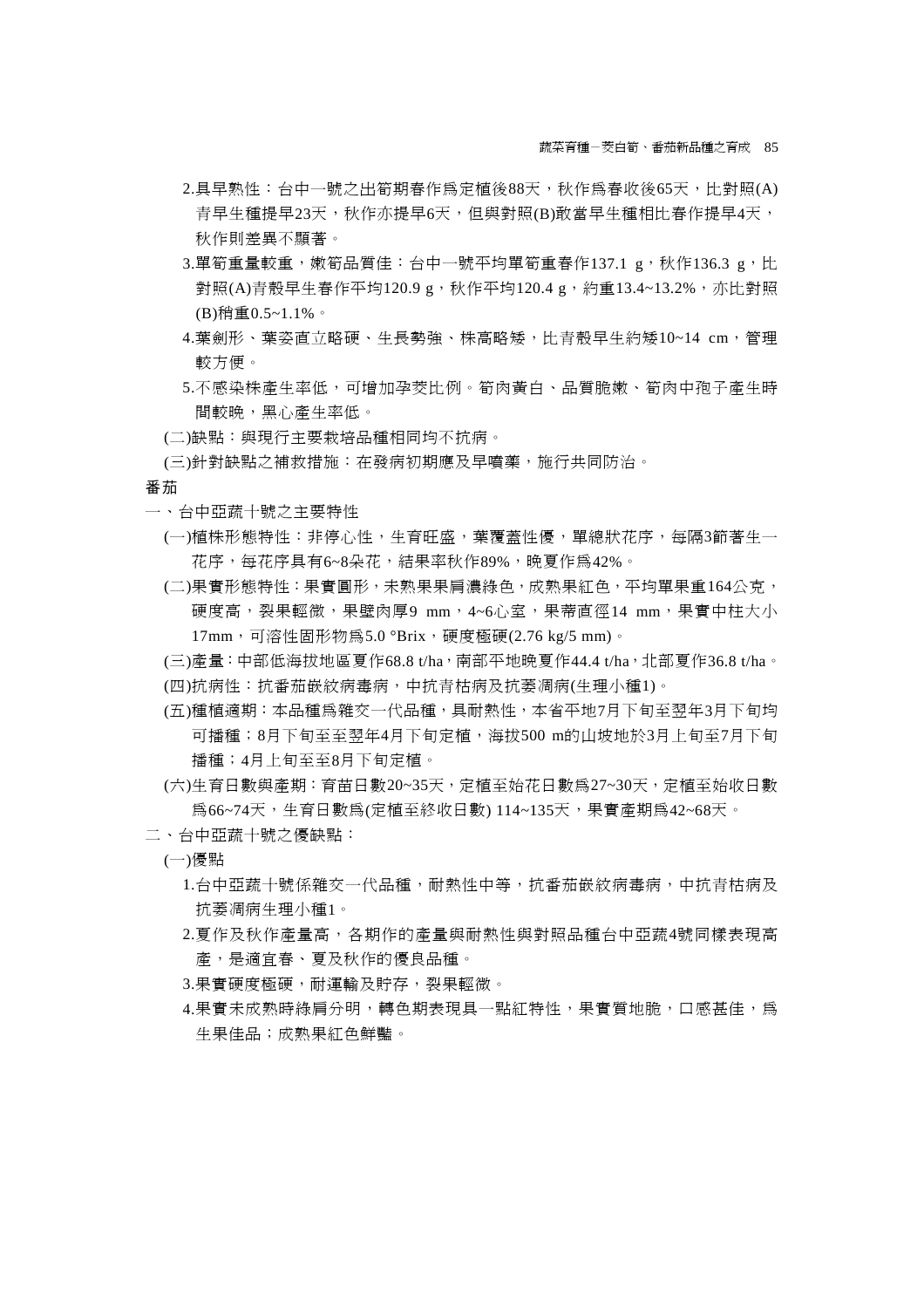86 農業科技研討會專集

5.適宜平地3月上旬-4月中旬及7月下旬~10月上旬定植,中海拔(600~1,000 m)地區3 月上旬~7月上旬定植,可以供應夏季蔬菜的短缺。

(二)缺點

平地夏作5月~7月為盛夏,高溫多濕,仍不適宜種植;在7月下旬時為提高產量 仍需使用植物生產調節劑(番茄多旺或番茄多結果朗)來促進結果及果實肥大。

#### 參考文獻

- 1. 李玉寶 1997 莖菜類栽培 豐年叢書HV#781茭白P.61-65。
- 2. 林天枝 1995 水生植物茭白筍栽培管理 農藥世界雜誌 146:17-21。
- 3. 林天枝 1995 茭白筍栽培技術改進研究 台中區農業改良場研究彙報 47:1-9。
- 4. 林天枝 1995 茭白筍產業之現況分析 台灣蔬菜產業改進研討會專集 台中區農業改良編 印 P.215-226。
- 5. 林天枝、洪澨堂 1999 (1)茭白筍早生品系比較試驗(2)茭白筍早生品系-區域試驗 鳳山熱帶 園藝試驗分所蔬菜作物試驗研究彙報 9:372-395。
- 6. 林金和 1980 生長素IAA及Cytokinin 對茭白幼莖膨大之生理探討科 學技術資料選粹  $8(4)$ :9。
- 7. 胡昌熾 1963 蔬菜學各論 中華書局 茭白 P.87-89。
- 8. 張林仁、林金和、李春序 1978 茭白形成之解剖學探討 國立中興大學學士論文。
- 9. 張林仁、林金和 1980 茭白筍幼莖膨大之解剖與生理探討 國立中興大學碩士論文。
- 10. 張淳文譯 1985 茭白筍-一種由菰及茭白黑穗茵共同組成的作物 科學農業 33(11-12)394-396。
- 11. 張魯智 1976 試驗技術講義 p. 46-64 國立台灣大學農學院編印。
- 12. .陳文郁 1966 茭白 P.221-227 農業要覽第八輯 園藝作物 蔬菜篇。
- 13. 湯文通 1967 作物育種之原理與實施 p. 51-61 國立台灣大學農學院叢書。
- 14. 黃涵 1983 茭白 台大農業推廣手冊。
- 15. 台灣省政府農林廳 1999 台灣農業年報。
- 16. 劉顯達、郭孟祥 1976 茭白黑穗病之研究1.茭白黑穗病組織之解剖及病茵發芽培養 屏東農 專學報 17:188-194。
- 17. 諶克終 1964 茭白 P.275-276 蔬菜園藝學 正中書局。
- 18. Francis T. R. and L. W. Kannenberg. 1978. Yield Stability studies in short-season Maize. I. A decriptive method for grouping genotypes. Can J. plant Scient 58:1029-1034.
- 19. 台灣省農林廳 1993~1999 台灣農業年報 台灣省政府印刷廠。
- 20. 林天枝、洪澨堂、賴森雄、盧秀鑾 1990 夏季番茄區域試驗 蔬菜作物試驗研究彙報  $6:12-15$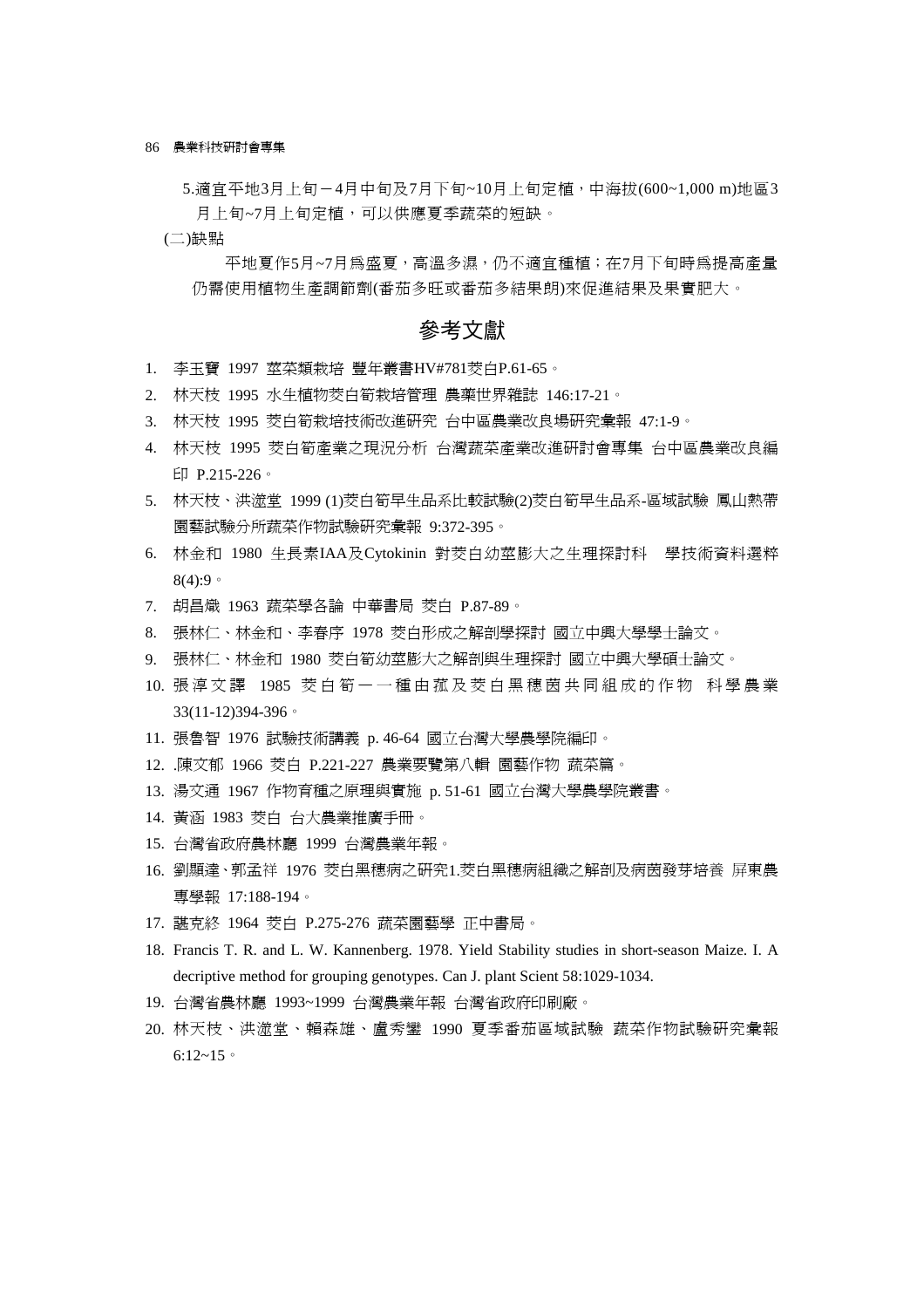- 21. 林天枝、洪澨堂 1993 夏季番茄區域試驗 蔬菜作物試驗研究彙報 8:1-7。
- 22. 林天枝、洪澨堂、范淑貞、呂文通、曾喜一、陳進分、賴森雄 1993 夏季番茄區域試驗 蔬 菜作物試驗研究彙報 7:33-39
- 23. 林天枝、洪澨堂、廖芳心、陳盛義、彭德昌、賴森雄 1998 夏季番茄區域試驗 蔬菜作物 試驗研究彙報 5:80-84。
- 24. 林天枝、洪澨堂 1998-2000 夏季鮮食番茄新品系區域試驗 行政院農業委員會台中區農業 改良場業務年報。
- 25. 陳正次 1991 番茄育種程序及實施方法 蔬菜作物育種程序及實施方法 台灣省農林廳 p68-81。
- 26. 陳正次 1995 番茄育種 蔬菜育種技術研習會專刊 台灣省農業試所專刊 73:231-254。
- 27. 范淑貞 1996-1997 夏季鮮食番茄新品系區域試驗 行政院農業委員會桃園區農業改良場業 務年報。
- 28. AVRDC. 2001. AVRDC hybrid released in Taiwan Centerpoint 19(3):2.
- 29. Hanson. P. M., O. Hanudin Licardo., J. F. Wang and J. T. Chen. 1998. Diallel analysis of bacterial wilt resistance in tomato derived from different sources. Plant Dis. 82:74-78.
- 30. Opena. R.T., C. G. Kuo and J. Y. Yoon. 1987. Breeding for Stress Tolerance Under Tropical Conditions in Tomato and Heading Chinese Cabbage. *In*: Chang. W. N., P. W. Macgregor and J. Bay-Petersen. (*eds*.) Improved Vegetable Production in Asia. Food and Fertilizer Technol. Ctr. Taipei. Taiwan. 88-109.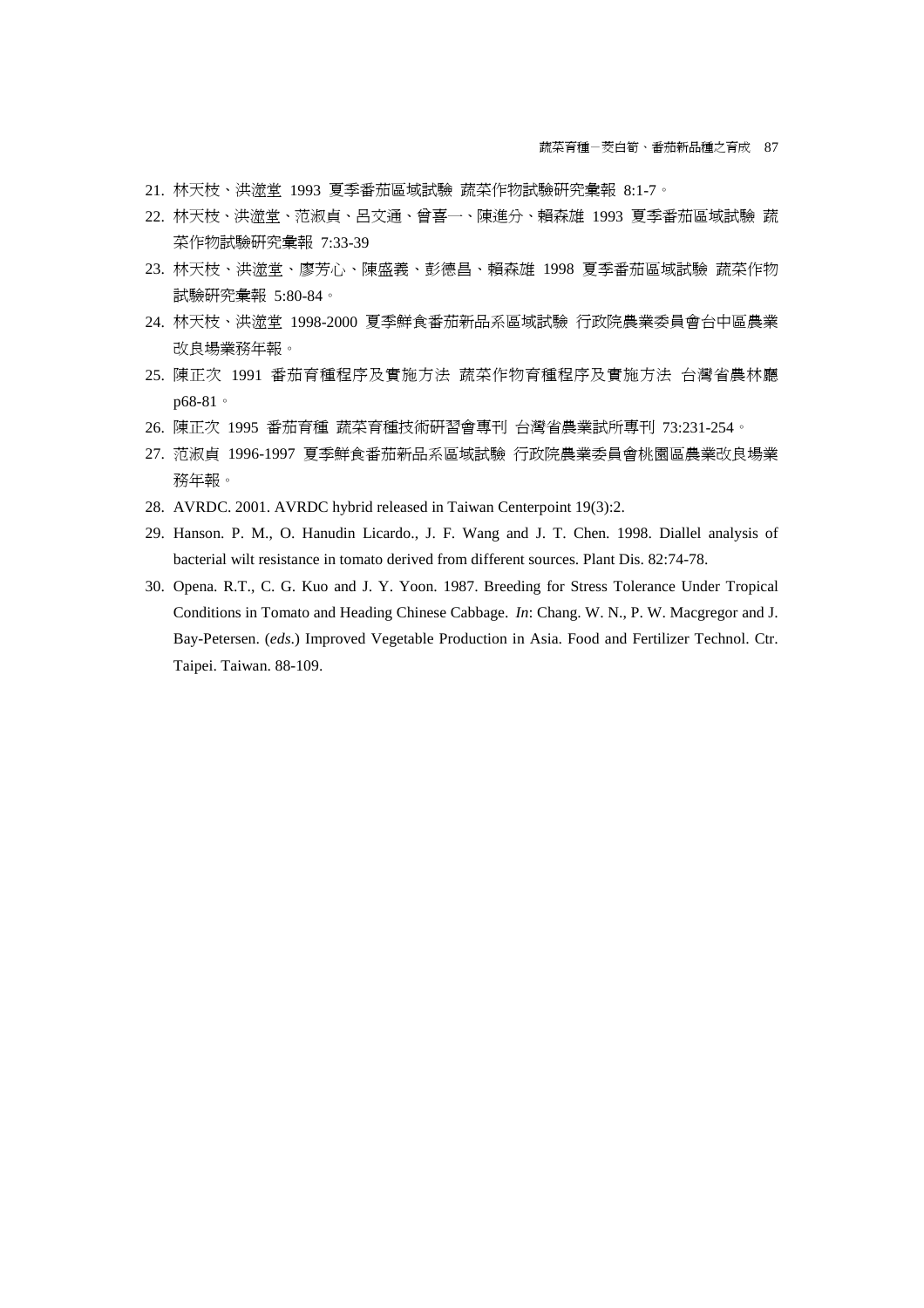# **Vegetable Breeding – Development of Coba and Tomato New Varieties**

Tien-Chih Lin and Shyh-Tarng Hong<sup>1</sup>

### **ABSTRACT**

#### **Coba – Taichung No. 1**

Coba (water bamboo), *Zizania latifolia*, is a popular summer season vegetable for its high nutrition and delicious taste. In 1990, the major cultivated variety is "Green shell early", but the late spring bamboo production period and high healthy plant and smut production rate, thus affecting the quality and yield of coba production. The local or farmer selected varieties are most of unknown sources and characteristics resulted in unstable yielding and disease occurrence. Due to the above reason, the station began a series of selection project to select the early, high yielding, low healthy plant and smut production rate of variety. The elite individual plants was selected from "Green shell" variety cultivated at Puli areas, and multiplication by mother stock selection. The selection line Taichung C-26 was named and registered as Taichung No. 1. The bamboo yield of Taichung No. 1. is higher than that of "green shell" by 19.4% and 17.5% at spring and fall seasons, respectively. It also higher than that of "kang-dang" variety by 6.9% and 5.3% at spring and fall crop seasons, respectively. The bamboo shoot production date is earlier than that of "green shell" by 23 days and 6 days, than that of "kang-dang" by 4 days and no difference at spring and fall crops season, respectively. The Taichung No. 1. have low healthy plant and smut production rate than check varieties. The new variety "Taichung No. 1." Possessed earlier maturity, high yielding and good taste characteristic is suitable for growing in paddy-field areas for two seasons production.

<sup>&</sup>lt;sup>1.</sup> Senior Agronomist and Head of Pu-Li Branch Station, and Assistant Agronomist of Taichung DAIS, COA, respectively.